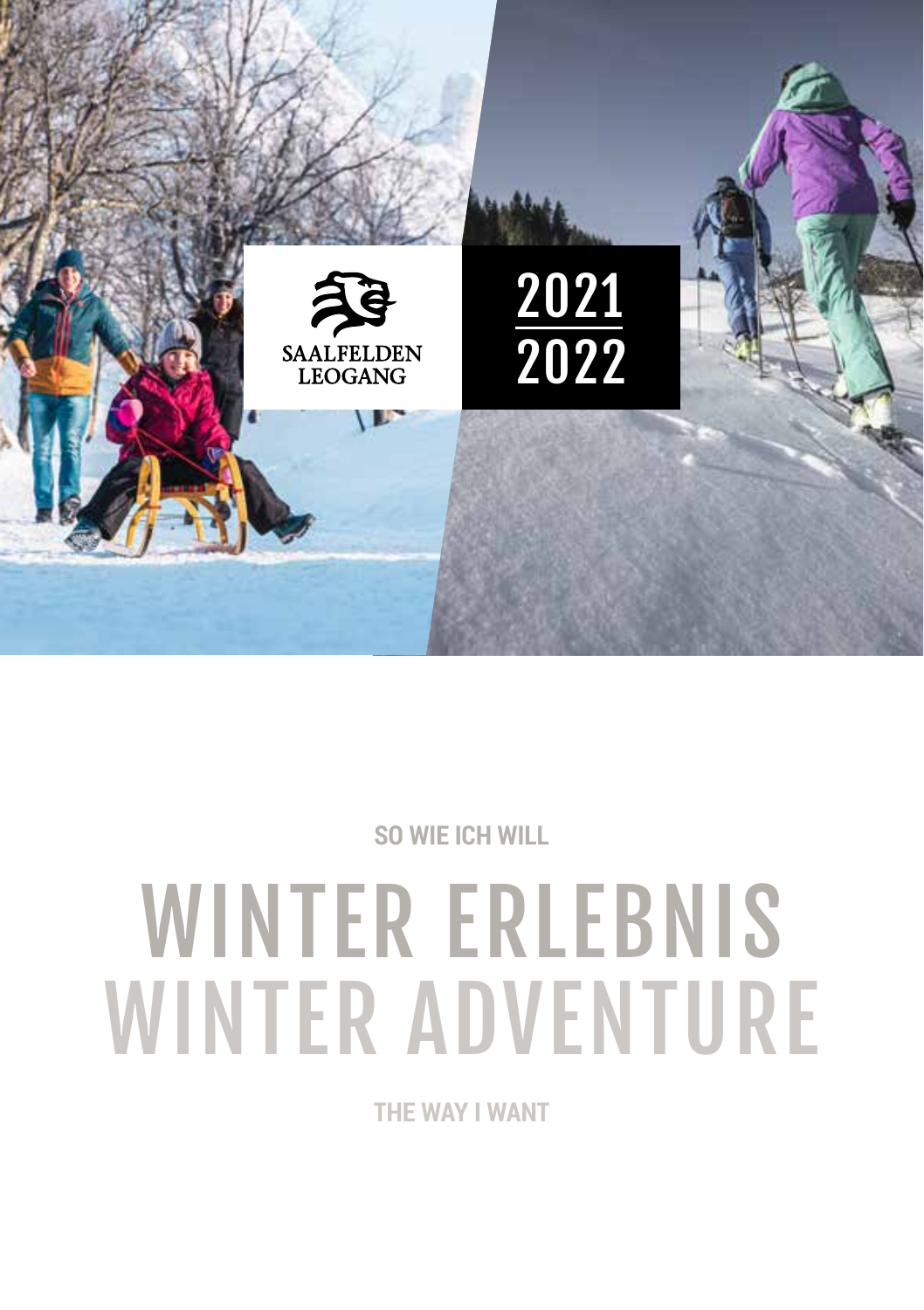## **ALLGEMEINE INFORMAT GENERAL INFORMAT**





## **WOCHENTAGE** WEEK DAYS

**ALLGEMEINES**

**Freitag**

#### **Montag Dienstag Mittwoch Donnerstag Monday Tuesday Wednesday 4 5 6**

**10**

**Premium Bergsport Programm**

**GENERAL**

- **Thursday 7**
	- **Friday 9**

### **Premium Mountain Sports Program**



#### **WINTER-ERLEBNISPROGRAMM**

- Gültig vom 13.12.2021 bis 03.04.2022
- Änderungen vorbehalten, Touren wetterabhängig
- Mindestteilnehmerzahl: 2 Personen
- Individuelle Touren auf Anfrage bei den Berg- und Skiführern
- **• Anmeldung bis 16.00 h am Vortag**
- Ab dem 04.04.2022 gibt es dann unser "April! April!" Programm

#### **SCHNUPPER-LANGLAUFEN**

- Tag/Uhrzeit: nach Vereinbarung
- Treffpunkt: je nach Schneelage
- Kosten: 25,– Euro pro Person (vor Ort zu zahlen)
- Leihmaterial nicht inkludiert
- Anmeldung & Material: Sport Grossegger, Andrea Grossegger T +43 664 5309289

#### **WINTER ADVENTURE PROGRAM**

- From 13.12.2021 until 03.04.2022
- Subject to modifications and weather
- Minimum amount of participants: 2 persons
- For individual tours, please contact the guides
- **• Booking until 4 p.m. on the previous day**
- on the 04.04.2022 is starting the "April! April!" program

#### **CROSS-COUNTRY SKIING FOR BEGINNERS**

- Day/Time: depending on guide and participants
- Meeting point: depending on the snow situation
- Costs: 25,– Euro per person (to be paid on-site)
- equipment rental not included
- Booking & equipment rental: Sport Grossegger, Andrea Grossegger T +43 664 5309289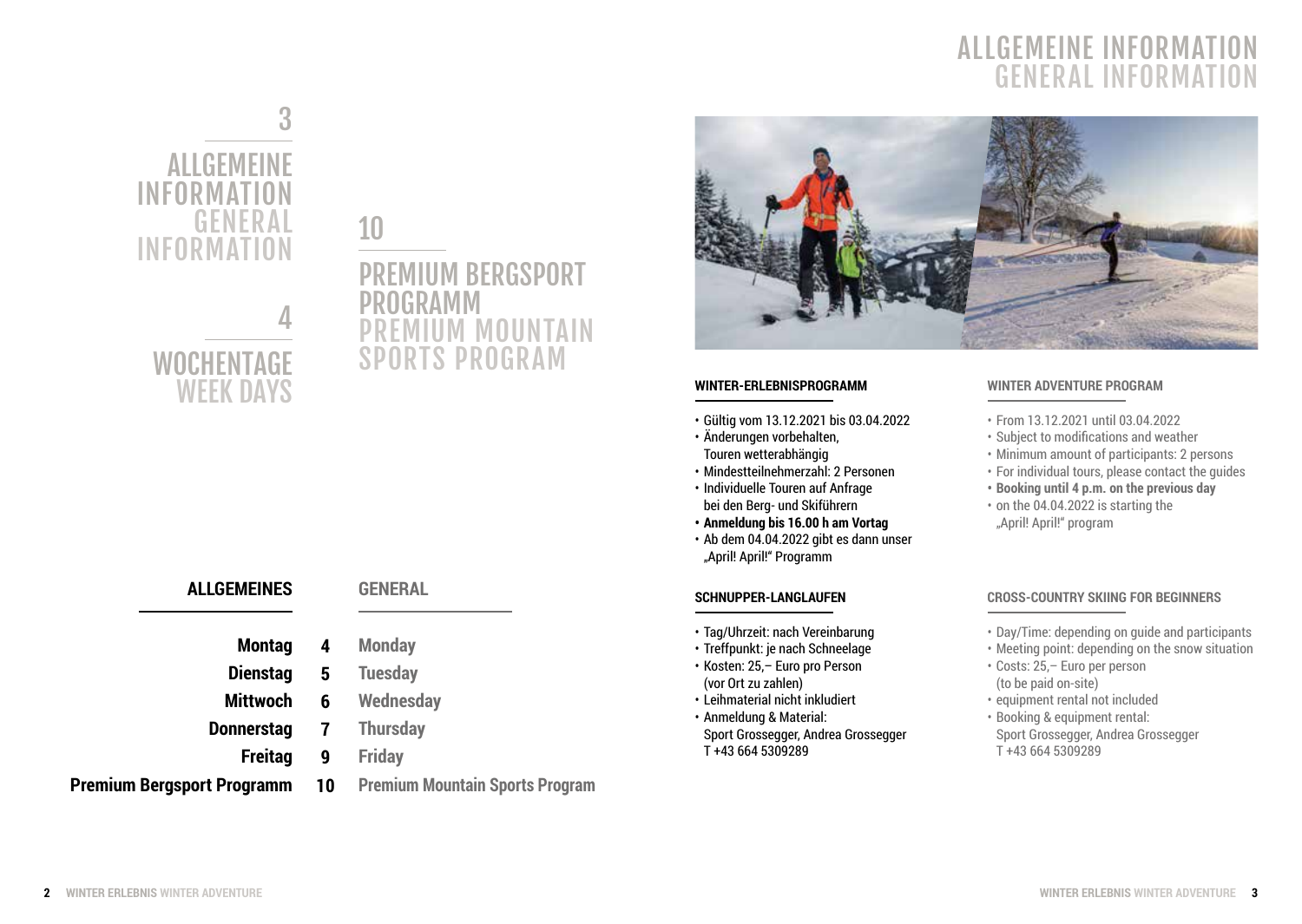



#### **YOGA SPAZIERGANG**

- $8.00 9.30 h$
- Treffpunkt: Schrebergärten Taxau
- Kosten: mit der Saalfelden Leogang Card kostenlos, ohne Gästekarte 20,– Euro pro Person
- Anmeldung: Carmen Stöckl carmen.stoeckl@saalfelden-leogang.at

#### **MYSTISCHE FACKELWANDERUNG**

 $\cdot$  17.30 – 19.00 h

SAALFELDEN LEOGANG CARD

2020 2021

- Treffpunkt: Tourismusbüro Leogang
- Kosten: mit der Saalfelden Leogang Card kostenlos, ohne Gästekarte 20,– Euro pro Person
- Anmeldung: Tourismusverband Saalfelden Leogang T +43 6582 70660, info@saalfelden-leogang.at

#### **YOGA WALK**

- $\cdot$  8.00 9.30 a.m.
- Meeting point: Taxau Schrebergärten
- Costs: free with the Saalfelden Leogang Card, without guestcard 20, – Euro per person
- Booking: Carmen Stöckl carmen.stoeckl@saalfelden-leogang.at

#### **MYSTIC TORCHLIGHT HIKING TOUR**

- $\cdot$  5.30 7.00 p.m.
- Meeting point: Tourist Office Leogang
- Costs: free with the Saalfelden Leogang Card, without guestcard 20,– Euro per person,
- Booking:
- Tourist office Saalfelden Leogang
- T +43 6582 70660, info@saalfelden-leogang.at

#### **Alle Informationen und Ermäßigungen findest du in der Saalfelden Leogang Card Broschüre oder auf unserer Website: www.saalfelden-leogang.com**

**All information and an overview of the entire winter programme is available in our winter folder or online www.saalfelden-leogang.com** 



#### **MORGEN-WANDERUNG IM SONNENAUFGANG**

- $6.00 8.00 h$
- Treffpunkt: Nordic Park Ritzensee Saalfelden
- Kosten: mit Saalfelden Leogang Card kostenlos, ohne Gästekarte 20,– Euro pro Person
- Anmeldung:
- Tourismusverband Saalfelden Leogang T +43 6582 70660, info@saalfelden-leogang.at

#### **EINSTEIGER SKITOUR MIT SICHERHEITSTRAINING**

- $\cdot$  13.00 16.00 h
- Treffpunkt: Parkplatz Schantei-Lift oberhalb der Kirche in Leogang
- Kosten: mit Saalfelden Leogang Card kostenlos, ohne Gästekarte 30,– Euro pro Person, Extra Termine auf Anfrage (Normalpreis 255,– Euro pro Gruppe)
- Skitourenausrüstung: Ausleihen im Sportgeschäft möglich
- Sicherheitsausrüstung: vor Ort kostenlos
- Anmeldung: Bergführer Georg Oberlechner georg@mountain-mystics.at, T +43 664 4505969

#### **"PANORAMA" SCHNEESCHUHWANDERUNG**

- $\cdot$  13.00 16.00 h
- Treffpunkt: Bergstation Asitz- und Steinbergbahn, Panoramatafel
- Kosten: mit Saalfelden Leogang Card kostenlos, ohne Gästekarte 30,– Euro pro Person
- Schneeschuhausrüstung: Verleih vor Ort zum Preis von 8,– Euro möglich
- Anmeldung:
- Tourismusverband Saalfelden Leogang T +43 6582 70660, info@saalfelden-leogang.at

#### **SUNRISE HIKE**

- $\cdot$  6.00 8.00 a.m.
- Meeting point: Nordic Park Ritzensee Saalfelden
- Costs: free with the Saalfelden Leogang Card, without questcard 20, - Euro per person,
- Booking:
- Tourismusverband Saalfelden Leogang T +43 6582 70660, info@saalfelden-leogang.at

#### **GUIDED SKITOUR WITH SAFETY TRAINING FOR BEGINNERS**

- $\cdot$  1.00 4.00 p.m.
- Meeting point: parking lot of the Schantei Lift, above the church in Leogang
- Costs: free with the Saalfelden Leogang Card, without questcard 30,– Euro per person, extra dates on request (normal rate 255,– Euro per group)
- equipment rental: in the local sports shops
- safety equipment: it's for free on site
- Booking: Bergführer Georg Oberlechner georg@mountain-mystics.at, T +43 664 4505969

## **"PANORAMA" SNOW SHOE HIKING TOUR**

- $\cdot$  1.00 4.00 p.m.
- Meeting point: Top station of the Asitz- or Steinbergbahn, Panorama Overview Board
- Costs: free with the Saalfelden Leogang Card, without guestcard 30,– Euro per person
- Equipment rental: is possible on site for 8,– Euro
- Booking:
- Tourismusverband Saalfelden Leogang T +43 6582 70660, info@saalfelden-leogang.at

**PARTNER + ERMÄSSIGUNGEN PARTNERS + DISCOUNTS**

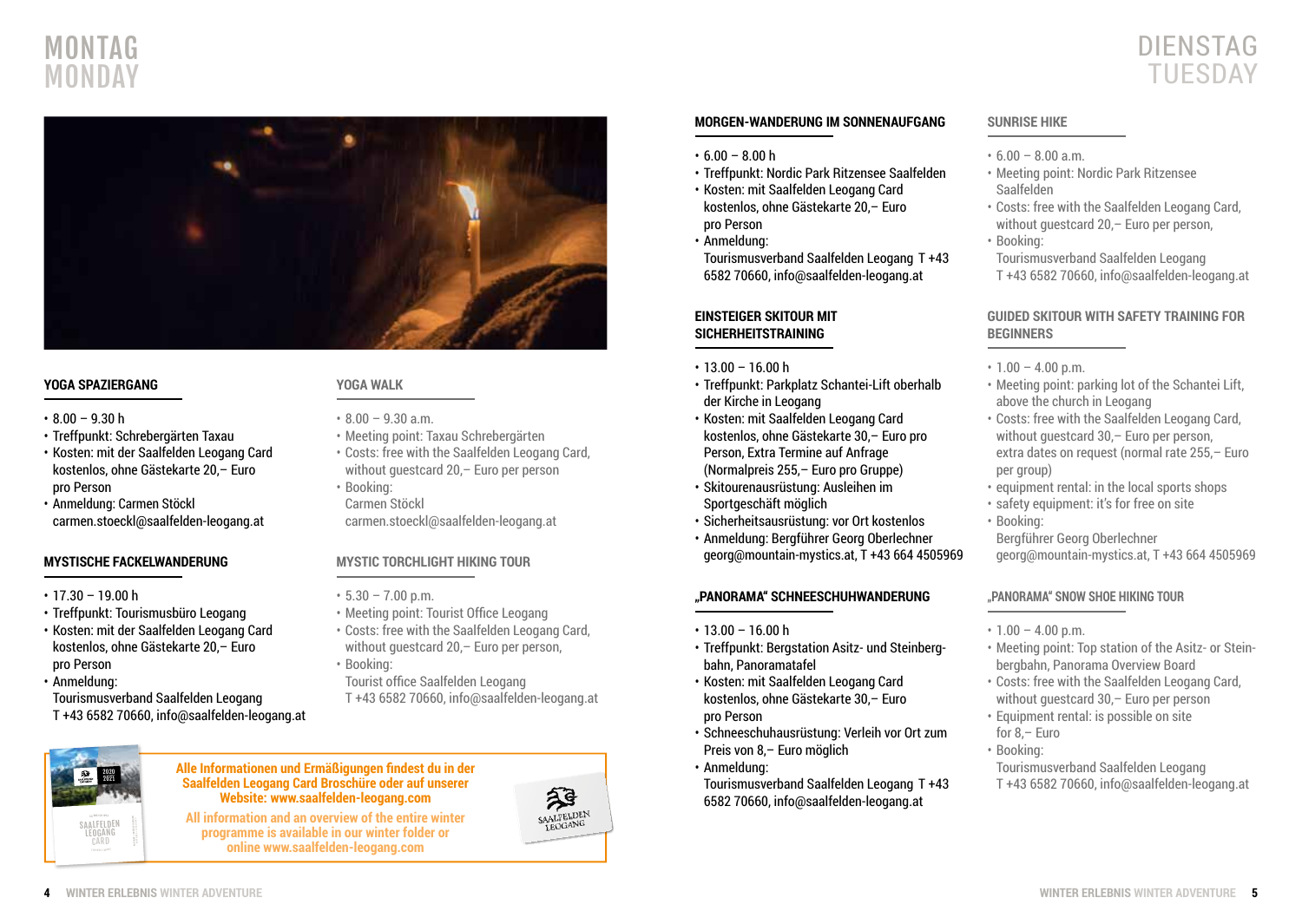

## DONNERSTAG THURSDAY



#### **SCHNEESCHUHWANDERUNG MIT TIEFSCHNEE-ERLEBNIS**

- $\cdot$  13.00 16.00 h
- Treffpunkt: Büro Skischule Deisenberger
- Kosten: mit der Saalfelden Leogang Card kostenlos, ohne Gästekarte 30,– Euro pro Person, (Normalpreis 255,– Euro pro Gruppe)
- Schneeschuhausrüstung wird vor Ort kostenlos zur Verfügung gestellt. Gute Winter-Wanderschuhe selbst mitbringen
- Anmeldung: Bergführer & Skischule Deisenberger Franz, T +43 6583 7200, board@skideisenberger.at

#### **WANDERUNG DURCH DIE WINTERLANDSCHAFT**

- Winterwanderung zur Knappenstube
- 16.00 18.30 h mit Einkehr
- Treffpunkt: Parkplatz Schwarzleotal Abzweigung Forsthofalm
- Kosten: mit der Saalfelden Leogang Card kostenlos, ohne Gästekarte 20,– Euro pro Person
- Wanderstöcke vor Ort
- Anmeldung:
- Tourismusverband Saalfelden Leogang T +43 6582 70660, info@saalfelden-leogang.at

#### **DEEP SNOW SNOW HIKING TOUR**

- $\cdot$  1.00 4.00 p.m.
- Meeting point: Skischool Deisenberger
- Costs: free with the Saalfelden Leogang Card, without guestcard 30, – Euro per person (normal rate 255,– Euro per group)
- Equipment: for free on site, bring good wintershoes with you
- Booking: Bergführer & Skischule Deisenberger Franz, T +43 6583 7200, board@skideisenberger.at

#### **HIKING THROUGH THE WINTER LANDSCAPE**

- Winter hike to the Knappenstube
- $\cdot$  4.00 6.30 p.m.
- Meeting Point: parking lot to the Forsthofalm
- Costs: free with the Saalfelden Leogang Card, without guestcard 20,– Euro per person
- Free hiking sticks on site
- Booking:
	- Tourismusverband Saalfelden Leogang T +43 6582 70660, info@saalfelden-leogang.at



#### **SCHNEESCHUHWANDERUNG MIT RODELSPASS**

- Schneeschuhwanderung auf den Biberg, bergab gehts mit der Rodel
- $\cdot$  9.00 13.00 h
- Treffpunkt: Parkplatz Biberg Bockareitstubn (Kehlbach 55, 5760 Saalfelden)
- Kosten: mit der Saalfelden Leogang Card kostenlos, ohne Gästekarte 30,– Euro pro Person
- Ausrüstung: 8,– Euro pro Person für Schneeschuhe
- Leihgebühr für Rodel 5,– Euro
- Anmeldung:
- Tourismusverband Saalfelden Leogang T +43 6582 70660, info@saalfelden-leogang.at

#### **NATURROMANTISCHE PFERDESCHLITTENFAHRT**

- $\cdot$  17.00 18.00 h
- Treffpunkt: Hotel Ritzenhof am Ritzensee (Ritzenseestr. 33, 5760 Saalfelden)
- Kosten: je nach Teilnehmerzahl (vor Ort zu zahlen)
- Anmeldung:

Tourismusverband Saalfelden Leogang T +43 6582 70660, info@saalfelden-leogang.at

#### **SNOW SHOE HIKING TOUR WITH TOBOGGAN FUN**

- Snow shoe hiking tour to the Biberg, incl. toboggan run back down
- $\cdot$  9.00 a.m.  $-1.00$  p.m.
- Meeting point: parking lot Biberg, Bockareitstubn (Kehlbach 55, 5760 Saalfelden)
- Costs: free with the Saalfelden Leogang Card, without guestcard 30,– Euro per person
- Equipment rental: 8,– Euro/pers for snowshoes Toboggan rental: 5,– Euro
- Booking:

Tourismusverband Saalfelden Leogang T +43 6582 70660, info@saalfelden-leogang.at

#### **ROMANTIC HORSE SLEIGH RIDE**

- $\cdot$  5.00 6.00 p.m.
- Meeting point: Hotel Ritzenhof at Lake Ritzensee (Ritzenseestr. 33, 5760 Saalfelden)
- Costs: depends on number of participants (to be paid on-site)
- Booking:

Tourismusverband Saalfelden Leogang T +43 6582 70660, info@saalfelden-leogang.at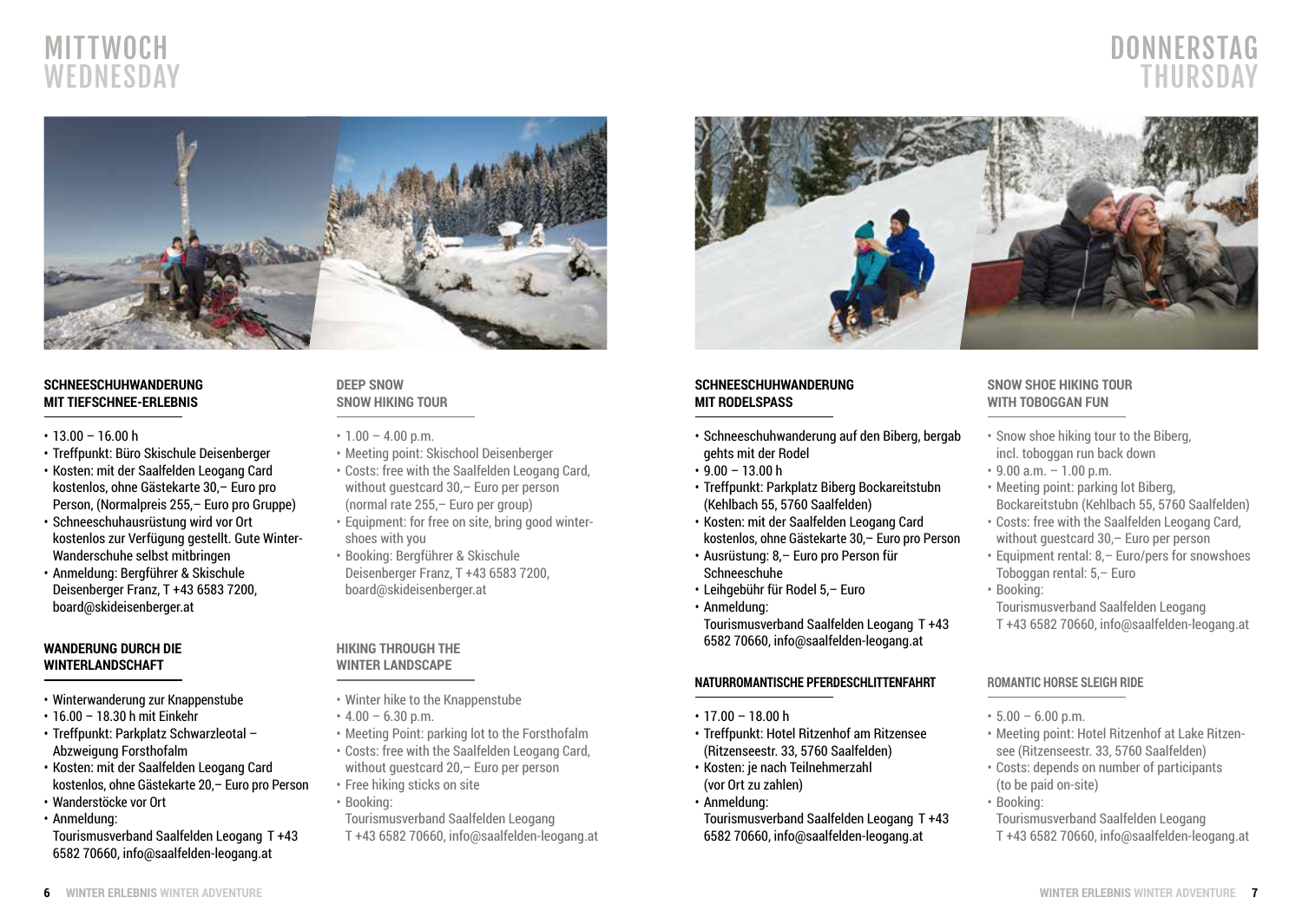## DONNERSTAG THURSDAY





#### **SKITOUR IM TIEFSCHNEEGELÄNDE**

- mit möglicher Abfahrt über die Piste
- $\cdot$  13.00 16.00 h
- Treffpunkt: Büro Skischule Deisenberger an der Asitzbahn Talstation, Leogang
- Kosten: mit Saalfelden Leogang Card kostenlos, ohne Gästekarte 30,– Euro pro Person, (Normalpreis 255,– Euro pro Gruppe)
- Skitourenausrüstung: Ausleihen im Sportgeschäft möglich
- Sicherheitsausrüstung: Wird vor Ort kostenlos zur Verfügung gestellt
- Anmeldung: Bergführer & Skischule Deisenberger Franz, T +43 6583 7200, board@skideisenberger.at

#### **GUIDED SKI TOUR IN DEEP SNOW**

- with possible descent on a regular slope
- $\cdot$  1.00 4.00 p.m.
- Meeting point: Skischool Deisenberger at the Asitzbahn cable car valley station, Leogang
- Costs: free with the Saalfelden Leogang Card, without guestcard 30,– Euro per person (normal rate 255,– per group)
- equipment rental: in the sports shop
- safety equipment: for free on site • Booking: Bergführer & Skischule Deisenberger Franz, T +43 6583 7200, board@skideisenberger.at



#### **NORDIC WALKING**

- $\cdot$  8.00 9.30 h
- Treffpunkt: Großparkplatz Saalfelden (Mühlbachweg 9, 5760 Saalfelden)
- Kosten: mit der Saalfelden Leogang Card kostenlos, ohne Gästekarte 20,– Euro pro Person (vor Ort zu bezahlen)
- Mitzubringen: Nordic Walking Stöcke
- Anmeldung:
- Tourismusverband Saalfelden Leogang T +43 6582 70660, info@saalfelden-leogang.at

#### SCHNEESCHUHWANDERUNG MIT NATUR FRUE-**BEN UND VERSTEHEN**

- $\cdot$  13.00 16.00 h
- Treffpunkt: Parkplatz Schantei-Lift oberhalb der Kirche in Leogang
- Kosten: mit der Saalfelden Leogang Card kostenlos, ohne Gästekarte 30,– Euro pro Person (Normalpreis 255,– Euro pro Gruppe)
- Schneeschuhausrüstung: wird vor Ort kostenlos zur Verfügung gestellt. Gute Winter-Wanderschuhe selbst mitbringen
- Anmeldung: Bergführer Georg Oberlechner georg@mountain-mystics.at, T +43 664 4505969

#### **NORDIC WALKING TOUR**

- $\cdot$  8.00 9.30 a.m.
- Meeting point: parking lot Saalfelden (Mühlbachweg 9, 5760 Saalfelden)
- Costs: free with the Saalfelden Leogang Card, without quest card 20,– Euro per person
- Equipment: bring your own Nordic Walking sticks with you
- Booking:

Tourismusverband Saalfelden Leogang T +43 6582 70660, info@saalfelden-leogang.at

**SNOW SHOE HIKE WITH EXPERIENCE AND UN-TERSTAND NATUR**

- $\cdot$  1.00 4.00 p.m.
- Meeting point: parking spot at the Schantei-Lift above the church in Leogang
- Costs: free with the Saalfelden Leogang Card, without guestcard 30,– Euro per person (normal rate 255,– per group)
- Equipment: it's for free on site, bring your own good winter-shoes with you
- Booking:
- Bergführer Georg Oberlechner

georg@mountain-mystics.at, T +43 664 4505969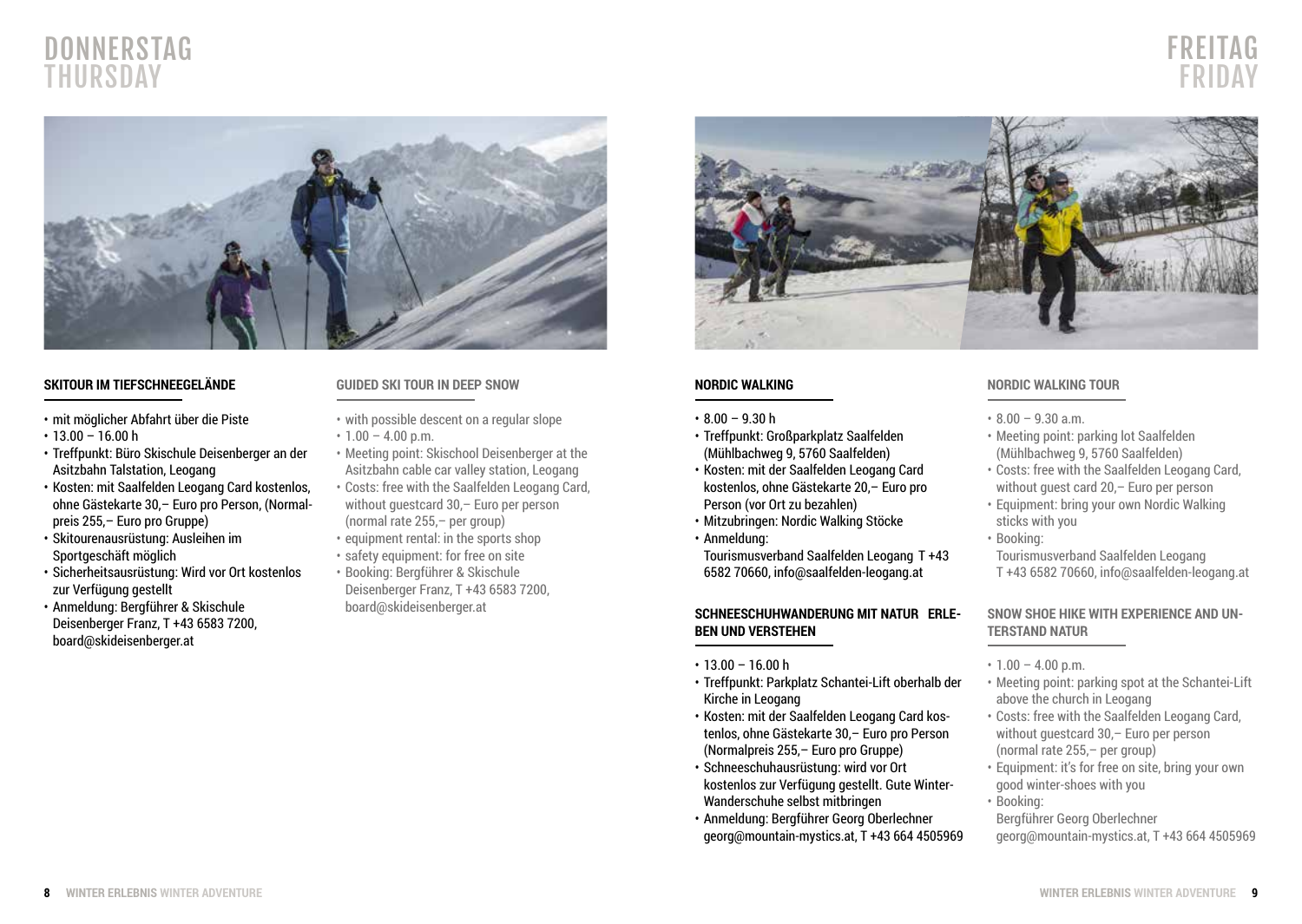## PREMIUM BERGSPORT PROGRAMM PREMIUM MOUNTAIN SPORTS PROGRAM



#### **MEHR ERLEBNIS UND SICHERHEIT MIT PROFI-BERGFÜHRER**

Exklusive Bergerlebnisse mit einem staatlich geprüften und autorisierten Bergführer & Skiführer der Region Saalfelden Leogang .

Höchste Sicherheit und Qualität gepaart mit Individualität und Flexibilität.

#### **MORE EXPERIENCE AND SAFETY WITH PROFESSIONAL MOUNTAIN GUIDES**

Exclusive mountain experience with a professional mountain and ski guide from Saalfelden Leogang.

Highest safety and quality paired with individuality and flexibility.





| <b>Georg Oberlechner</b>    | T +43 664 4505969 | georg@mountain-mystics.at     |
|-----------------------------|-------------------|-------------------------------|
| <b>Franz Deisenberger</b>   | T +43 676 4985678 | board@skideisenberger.at      |
| <b>Ingolf Hammerschmied</b> | T +43 664 9182404 | ingolf.hammerschmied@sbg.at   |
| <b>Markus Mayrhofer</b>     | T+43 664 8474260  | markus.mayrhofer@alpenwerk.at |
| <b>Markus Hirnböck</b>      | T+43 664 4411206  | info@alpinskischule.at        |

## PREMIUM BERGSPORT PROGRAMM PREMIUM MOUNTAIN SPORTS PROGRAM



#### **SKITOUREN**

- Täglich auf Anfrage
- Individuelle Tourenauswahl
- Bergführertarif 380,– Euro pro Tag für 1-2 Personen (jede weitere Person +40,– Euro)
- Anfallende Spesen sind nicht enthalten
- Lawinen-Sicherheitsausrüstung wird bei Bedarf zur Verfügung gestellt
- Touren-Skiausrüstung kann bei Bedarf gemeinsam im Sportgeschäft ausgeliehen werden

#### **FREERIDEN**

- Täglich auf Anfrage
- Individuelle Routenauswahl
- Skicircus Saalbach Hinterglemm Leogang Fieberbrunn
- Gletscherskigebiet Kitzsteinhorn Kaprun
- Bergführertarif 380,– Euro pro Tag für 1-2 Personen (jede weitere Person +40,– Euro)
- Anfallende Spesen sind nicht enthalten
- Lawinen-Sicherheitsausrüstung wird bei Bedarf zur Verfügung gestellt
- Freeride-Skiausrüstung kann bei Bedarf gemeinsam im Sportgeschäft ausgeliehen werden

#### **WE SKI TOURS**

- Daily on request
- Individual tour choice
- Price: 380,– Euro per day for 1-2 persons (every further person 40,– Euro)
- Incurring expences are not included
- Avalanche equipment will be provided for free
- Touring equipment can be rent in our sports shops

#### **FREERIDE**

- Daily on request
- Individual tour choice
- Skicircus Saalbach Hinterglemm Leogang Fieberbrunn
- Glacier ski area Kitzsteinhorn Kaprun
- Price: 380,– Euro per day for 1-2 persons (every further person 40,– Euro)
- Incurring expences are not included
- Avalanche equipment will be provided for free
- Freeride equipment can be rent in our sports shops